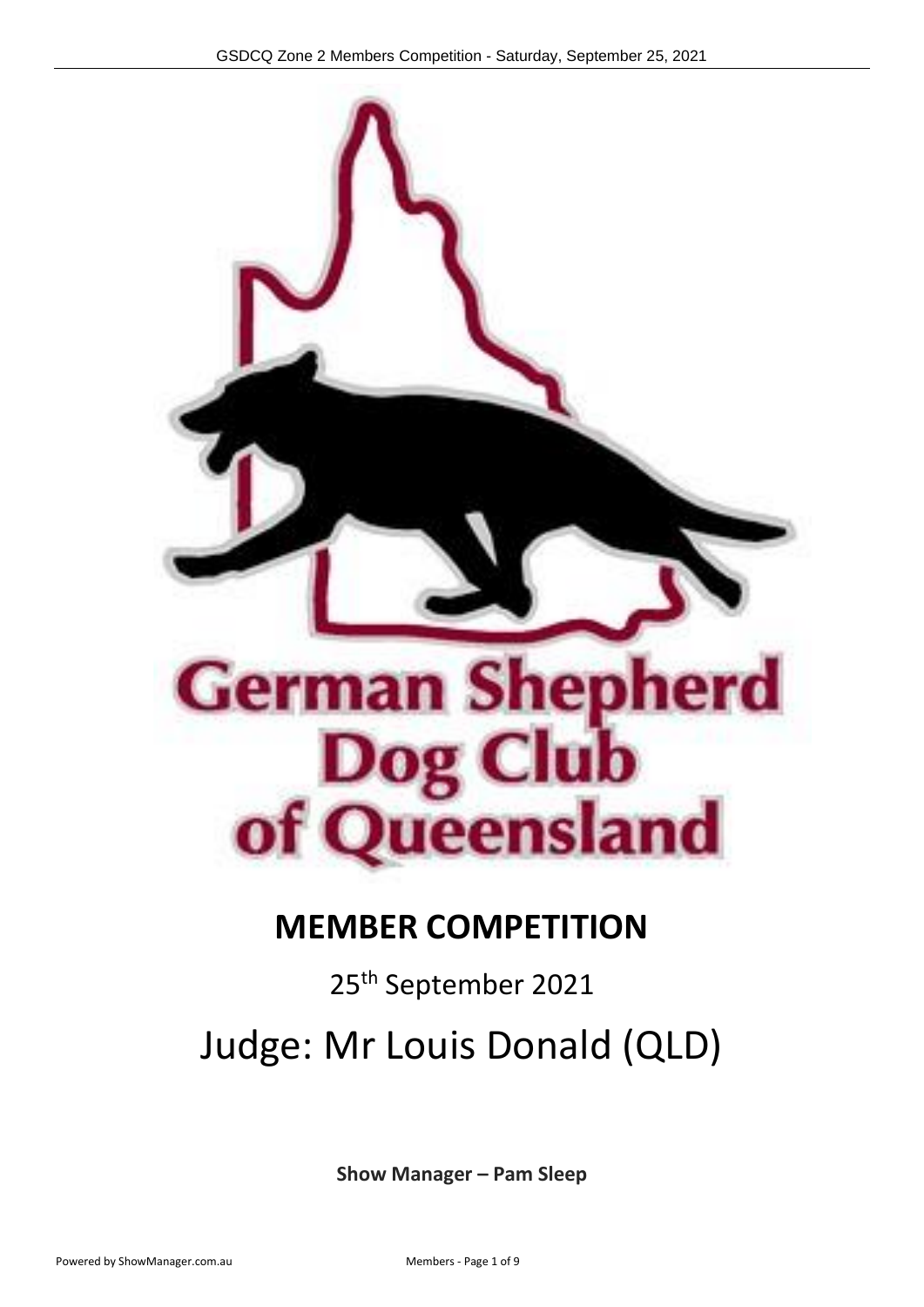#### **Welcome from President GSDCQ**

Firstly, my apologies for not being able to attend this weekend, my dogs needed my attention at home this weekend.

On behalf of the management team and members of the German Shepherd Dog Club of Queensland we welcome our Conformation Judge for the Zone 2 Members Competition today Mr. Louis Donald (QLD).

I would also like to extend a welcome and thank you to the surveyors who have travelled from Brisbane to officiate today Sharon Ballantyne Gordon and of course Mr. Louis Donald.

Entries are fantastic for this Zone 2 show, I can honestly say I have never seen an entry this big in regional QLD. WELL DONE EVERYONE.

Thank you to the hardworking committee that make this weekend possible, especially our Zone 2 Rep Bronwyn Hurley, our VP Kylie Zimmerle, our show Secretary Sue Bruno and our go to for everything Treasurer Mr. Fred Flower.

A big thank you to our ring officials, Steward Jane Armatys, and our Show Manager Pam Sleep. Last but not least the very talented Gail Donald who takes such wonderful photographs of the dogs.

Thank you to all the exhibitors from far and near that have entered your dogs for us to see this weekend, we look forward to seeing them all in the ring. Thank you to the spectators that have come out for the weekend.

Good luck to all exhibitors and I hope everyone enjoys todays Members Competition, and also everyone have a safe trip home.

Lastly the lovely puppy tunnel raffle will be drawn today. So, there is still time to buy a last minute ticket.

#### Sharon Thorp **President 2021 - German Shepherd Dog Club of Qld Inc.**



2021 Siegerin – Nera du val d'Anzin 2021 Sieger – Mondo di Casa Palomba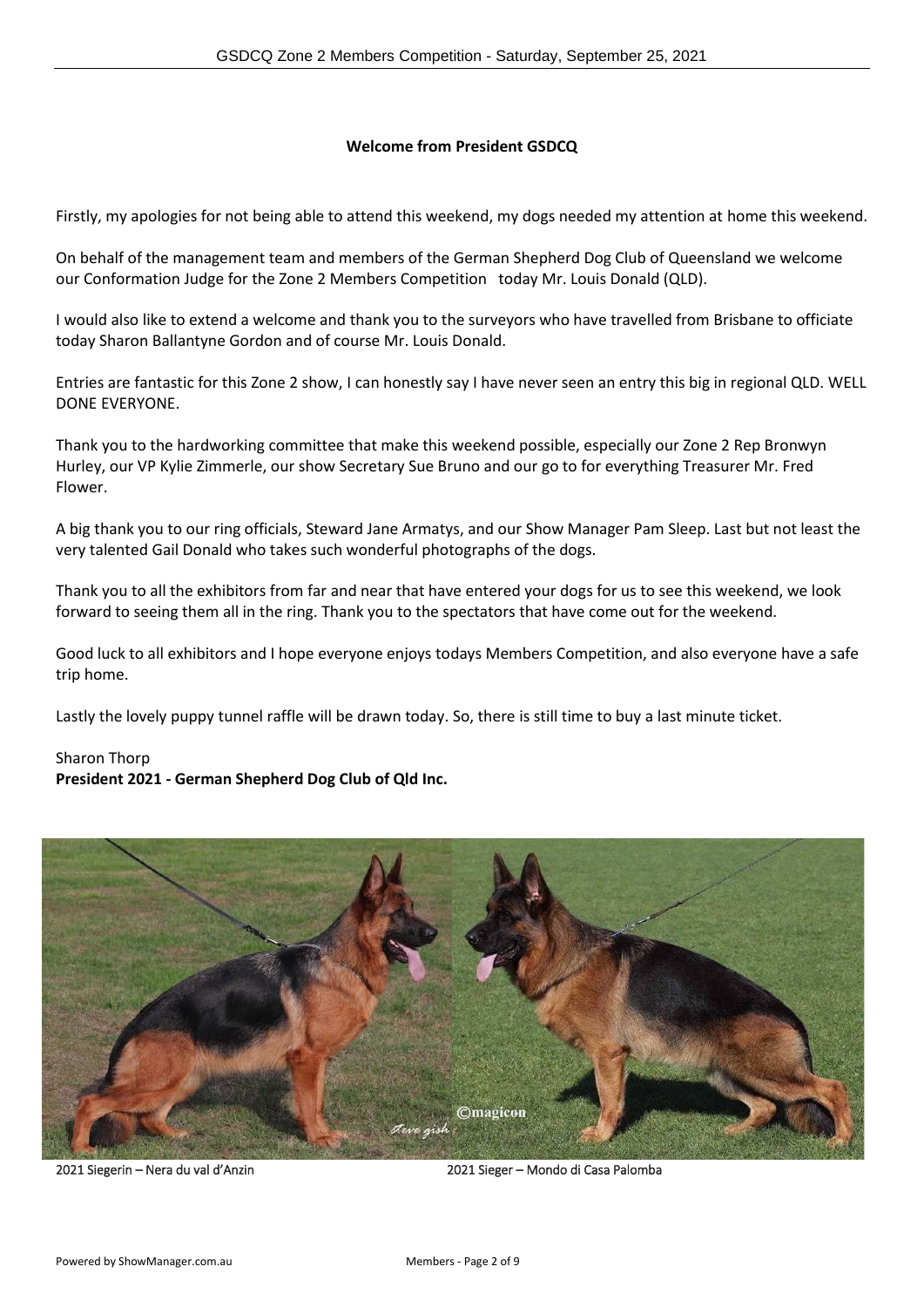### **German Shepherd Dog (Long Stock Coat)**

|              | Class 1a                            | <b>Baby Puppy Bitch</b>                                                                                                                 |            |
|--------------|-------------------------------------|-----------------------------------------------------------------------------------------------------------------------------------------|------------|
| 1            | Mr B & D Houghton                   | <b>SHARDON VIBRANT BEAUTY</b><br>31 Mar 2021<br>Bred By: Mrs D M Bryant<br>Ch Iliano Von Juvenisty x Shardon Tranquillity               | 2100562091 |
| $\mathbf{2}$ | <b>Glenn &amp; Rachel Pritchard</b> | <b>HAMMERGEIL ALDITH (AI)</b><br>31 May 2021 Bred By: Hammergeil<br>Gavin Vom Hasenborn Ger. Ad. Ger. Bh. (Imp Nld) x Kantenna Applause | 4100356080 |
| 3            | <b>Glenn &amp; Rachel Pritchard</b> | <b>HAMMERGEIL ALDUS (AI)</b><br>31 May 2021 Bred By: Hammergeil<br>Gavin Vom Hasenborn Ger. Ad. Ger. Bh. (Imp Nld) x Kantenna Applause  | 4100356081 |
|              | 3 VP<br>1 VP<br>2nd<br>1st          | 2P<br>3rd                                                                                                                               |            |
|              | Class 2a                            | <b>Minor Puppy Bitch</b>                                                                                                                |            |
| 4            | Ms. M Wetzlar                       | <b>GEWALT CASINO ROYALE</b><br>07 Feb 2021 Bred By: Gewalt Kennels<br>Xander Vom Grabfeldgau (Imp Deu) x Gewalt Gambols Gretel          | 5100123512 |
|              | 4 P<br>1st                          |                                                                                                                                         |            |
|              | Class 4a                            | <b>Junior Bitch</b>                                                                                                                     |            |
| 5            | <b>Margaret A. Macklin</b>          | <b>IMAGICK IRMA</b><br>12 Sep 2020 Bred By: M.A. MACKLIN<br>Macho Vom Lamorak x Imagick Anastasia                                       | 410034663  |
|              | 5 VG<br>1st                         |                                                                                                                                         |            |
|              | Class 5a                            | <b>Intermediate Bitch</b>                                                                                                               |            |
| 6            | <b>Margaret Macklin ABSENT</b>      | <b>IMAGICK GIULETTA</b><br>26 Jan 2019<br>Bred By: Margaret Macklin<br>Sundaneka Almandin x Lago Elena                                  | 4100317172 |
| 7            | Mr B & D Houghton                   | <b>LETTLAND EPIC EDITION AZ</b><br>27 Nov 2019<br>Bred By: Mr B & D Houghton<br>Eroica Ice Ice Baby x Ch Beautrae Xtreme Envy           | 4100329869 |
| 8            | <b>TRACEY REHBERG ABSENT</b>        | <b>PANSKYLI DREAM CATCHA AZ</b><br>02 Jan 2020<br>Bred By: MR S & MRS B HURLEY<br>Eroica Ice Ice Baby x Hasenway Masquerade (Iid Deu)   | 4100331706 |
|              | 7 VG<br>2nd<br>1st                  | 3rd                                                                                                                                     |            |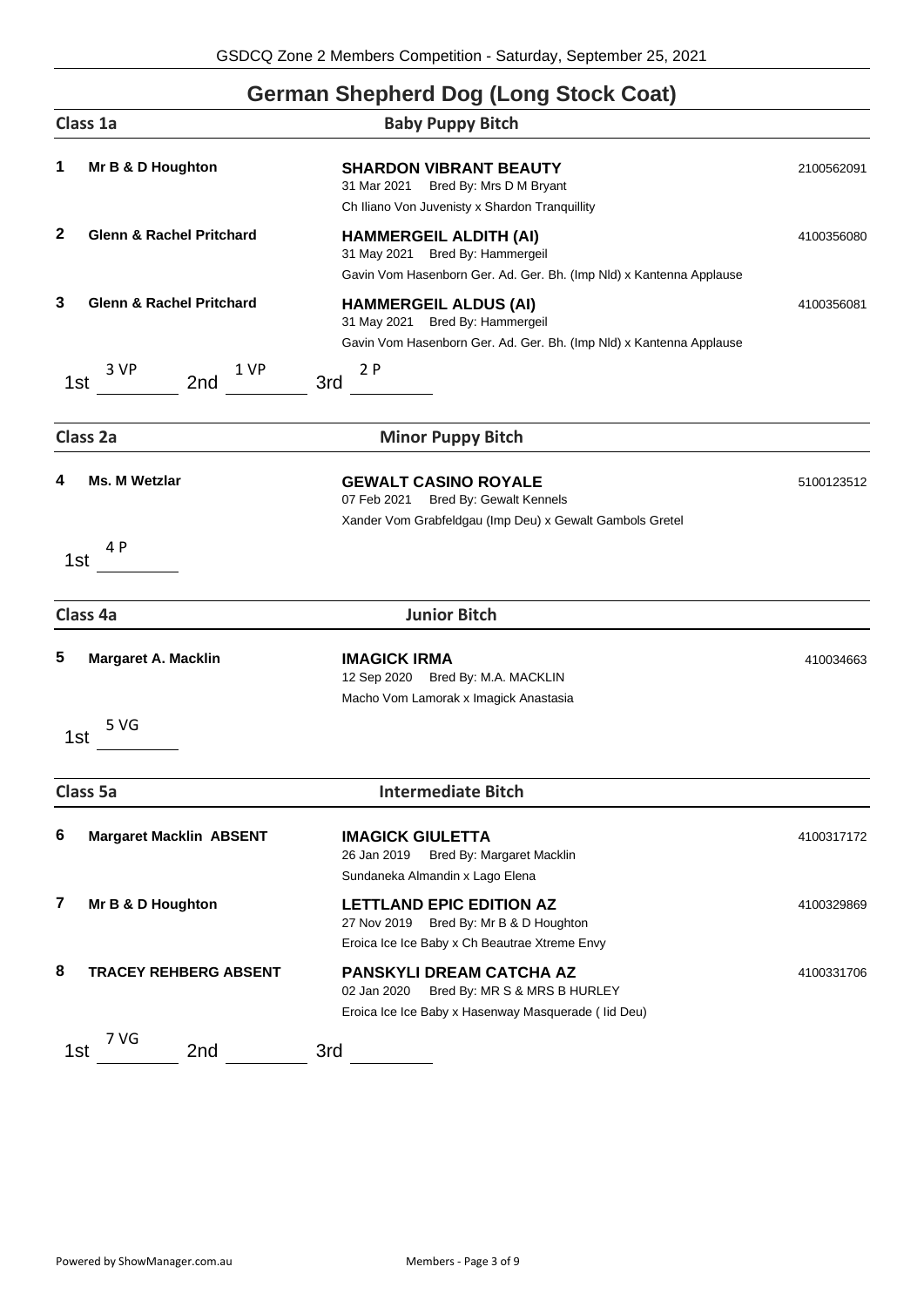| Class 11a |                            | <b>Open Bitch</b>                                                                                                                    |            |
|-----------|----------------------------|--------------------------------------------------------------------------------------------------------------------------------------|------------|
| 9         | <b>C</b> Cheffirs          | <b>CH KUIRAU OLIVIA A"Z BSC</b><br>21 Dec 2017<br>Bred By: Mr P G& Mrs D M& J Murray<br>Djambo Von Fichtenschlag x Kuirau Chakira    | 2100488461 |
|           | 9 EX<br>1st                |                                                                                                                                      |            |
|           | 9<br><b>Ch Bitch</b>       | $\overline{7}$<br><b>Res</b>                                                                                                         |            |
|           | Class 1                    | <b>Baby Puppy Dog</b>                                                                                                                |            |
| 10        | Mrs. D O'keefe             | <b>DEBBAR QUACKER</b><br>09 May 2021 Bred By: Mrs. D Okeefe<br>*Chili Della Valcuvia x *Debbar Isabella 'A"Z'                        | 4100354394 |
|           | <b>10 VP</b><br>1st        |                                                                                                                                      |            |
|           | Class 3                    | <b>Puppy Dog</b>                                                                                                                     |            |
| 11        | Mr B & D Houghton ABSENT   | <b>LETTLAND HARJU</b><br>Bred By: Mr Ben & D Houghton<br>12 Nov 2020<br>Wunderstern Elmezzi x Ch. Beautrae Xtreme Envy               | 4100346795 |
|           | 1st                        |                                                                                                                                      |            |
|           | Class <sub>5</sub>         | <b>Intermediate Dog</b>                                                                                                              |            |
| 12        | Mr B & D Houghton          | <b>LETTLAND FLINT (AI) AZ</b><br>Bred By: Mr B & D Houghton<br>02 Feb 2020<br>Wunderstern Elmezzi x Lettland Althea Bright Sky       | 4100333569 |
|           | 12 VG<br>1st               |                                                                                                                                      |            |
|           | Class 11                   | <b>Open Dog</b>                                                                                                                      |            |
| 13        | <b>Christina McKenzie</b>  | AUS CH. LAWINE RED BARON A.Z., BSC.,<br>14 Sep 2017 Bred By: Mrs. D.Smith<br>Djambo Vom Fichtenschalg (Imp Deu) x Andacht Gypsy Moth | 2100483487 |
|           | 13 EX<br>1st               |                                                                                                                                      |            |
|           | 12<br>Ch Dog<br><b>Res</b> | 13                                                                                                                                   |            |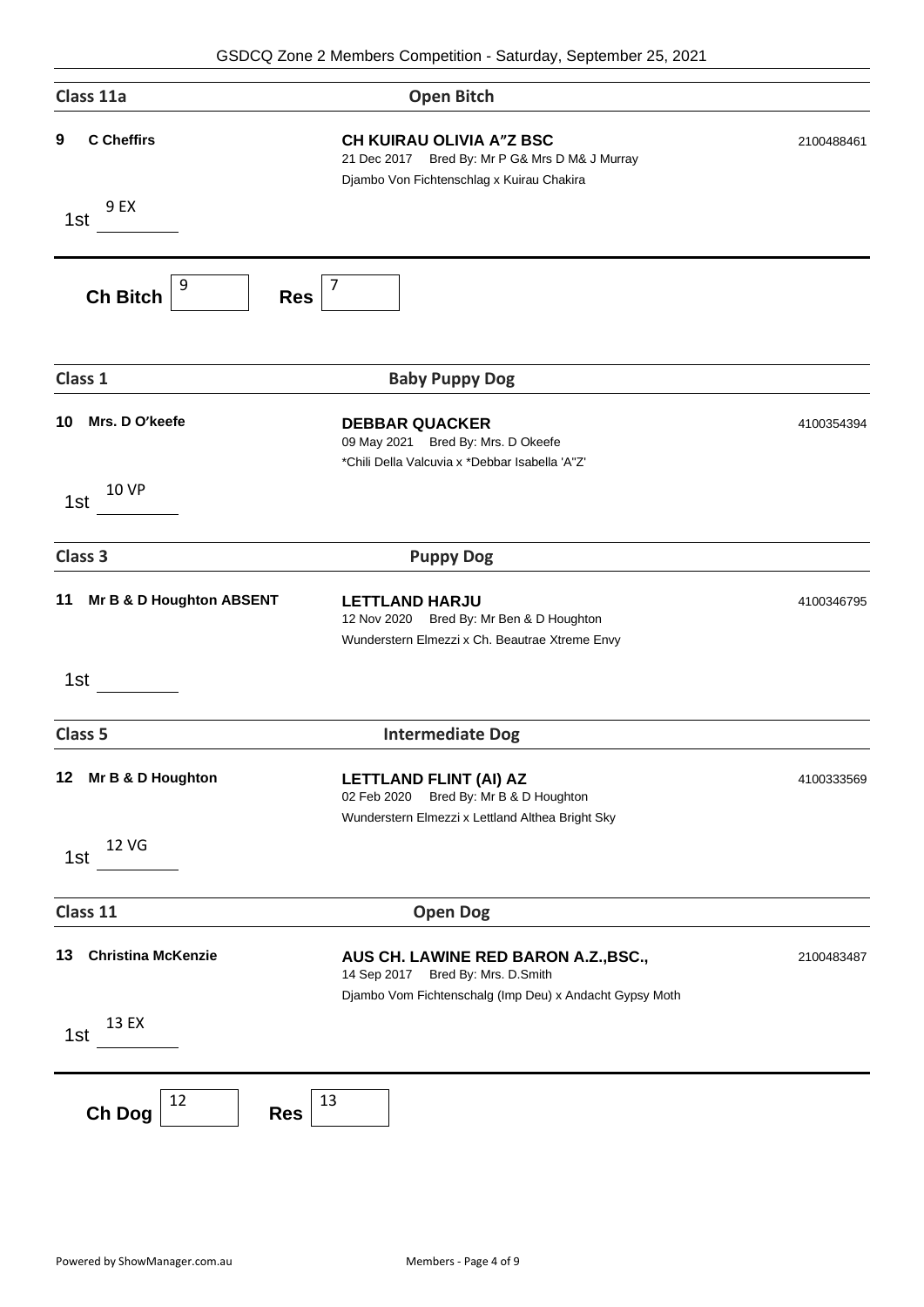| Class 18a                              | <b>Neuter Bitch</b>                                                                                                                                                      |            |
|----------------------------------------|--------------------------------------------------------------------------------------------------------------------------------------------------------------------------|------------|
| <b>Judith &amp; Irene Hayton</b><br>14 | <b>CH. LA GUARDIA EYE OF THE TIGER HIT</b><br>Bred By: Judith & Irene Hayton<br>23 Nov 2014<br>Sup. Ch. Freevale Sky Lark Az Et Bscl.1 x Ch. Zellburg Scarlett Az Bscl.1 | 4100251387 |
| 14<br>1st                              |                                                                                                                                                                          |            |
| <b>Neuter Bitch</b>                    | <b>Res</b>                                                                                                                                                               |            |

### **German Shepherd Dog Stock Coat**

|    | Class 1a                                          | <b>Baby Puppy Bitch</b>                                                                                                                                                                   |            |
|----|---------------------------------------------------|-------------------------------------------------------------------------------------------------------------------------------------------------------------------------------------------|------------|
| 15 | Mr. K and S Maresh                                | <b>INEFFABLE CIA</b><br>Bred By: Mr. K and S Maresh<br>12 Apr 2021<br>Xander Vom Grabfeldgau x *Ch. Rhosyn Twysted Secret A Z                                                             | 4100353086 |
| 16 | Mr. K and S Maresh $6TH$ P                        | <b>INEFFABLE DANGEROUS DREAMS</b><br>12 Apr 2021<br>Bred By: Mr. K and S Maresh<br>Pirlo Von Arminius x *Ch. Rhosyn New Plaything A Z Bscl.1                                              | 4100352993 |
| 17 | <b>Irene Hayton</b>                               | <b>MASTERTON HAWAII FIVE O</b><br>21 Apr 2021<br>Bred By: Ms. Irene Hayton<br>Ch. Brigenti Ice Fire 'A' 'Z' H-Neg Bscl.1 Et Ccd Cd Re Rae Ht x Ch. La Guardia Waltzing<br>Matilda 'A' 'Z' | 4100353616 |
| 18 | Mrs. D O'keefe                                    | <b>DEBBAR QUENTESSA</b><br>09 May 2021 Bred By: Mrs. Debra Okeefe<br>*Chili Della Valcuvia x *Debbar Isabella 'A"Z'                                                                       | 4100354396 |
| 19 | Mrs. Bronwyn Hurley & Mr. Stuart<br><b>Hurley</b> | <b>PANSKYLI ETERNAL FLAME</b><br>12 May 2021 Bred By: Mrs. Bronwyn Hurley<br>Chili Della Valcuvia x Komatzu Burlesque A Z Bscl                                                            | 4100354526 |
| 20 | <b>S Ballantyne-Gordon</b>                        | <b>ALEZAN QUE SERA SERA</b><br>19 May 2021 Bred By: D & K Muir<br>*Dewisri Prince 'A' 'Z' x Kantenna Time Warp 'A' 'Z'                                                                    | 2100565342 |
|    | <b>18 VP</b><br><b>19 VP</b><br>3rd<br>2nd<br>1st | 17 P<br><b>15 VP</b><br>20 P<br>5th<br>4th                                                                                                                                                |            |
|    | Class 2a                                          | <b>Minor Puppy Bitch</b>                                                                                                                                                                  |            |
| 21 | J Philp                                           | <b>GRANDSPY KISS AND TELL</b><br>13 Mar 2021 Bred By: Jocelyn Philp<br>Dewisri Prince x Grandspy Evil Intentions                                                                          | 4100352592 |
|    | 21 P<br>1st                                       |                                                                                                                                                                                           |            |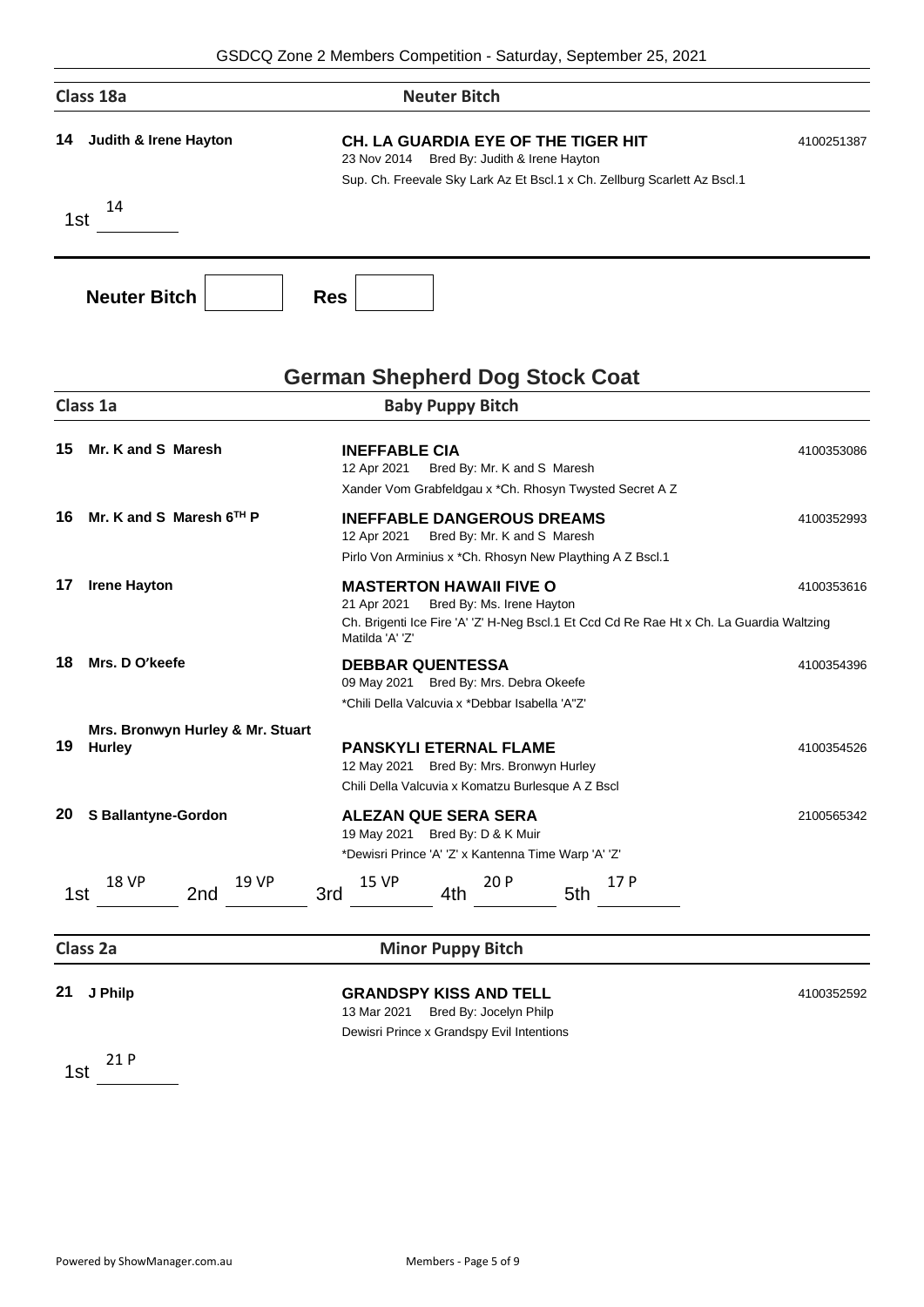|     | Class 3a                               | <b>Puppy Bitch</b>                                                                                                                  |            |
|-----|----------------------------------------|-------------------------------------------------------------------------------------------------------------------------------------|------------|
| 22  | <b>Jo Cathie</b>                       | <b>CINDERHOF ROMAA</b><br>Bred By: Miss J Cathie<br>05 Oct 2020<br>Chili Della Valcuvia x Vanland Ava                               | 2100549974 |
| 23  | F Flower, S Thorp, Gewalt Kennels      | <b>GEWALT SWEDISH INFLUENCE</b><br>13 Nov 2020 Bred By: Gewalt Kennels<br>Gewalt Tennessee Drummer x Olexius Vera (Imp Swe)         | 5100121714 |
| 24  | Mrs. D O'keefe ABSENT<br>23 P<br>22 VP | <b>DEBBAR OPHELIA</b><br>Bred By: Mrs. D O'keefe<br>15 Nov 2020<br>Xander Vom Grabfeldgau (Imp Deu) x Aust Ch.Debbar Hermione 'A"Z' | 4100345411 |
| 1st | 2nd<br>3rd                             |                                                                                                                                     |            |
|     | Class 4a                               | <b>Junior Bitch</b>                                                                                                                 |            |
| 25  | <b>Miss A ward</b>                     | <b>ALMARJO ANOTHER SHOCK</b><br>14 Jun 2020<br>Bred By: Mr M Yardley<br>Jaci'S Style Einstein (Imp Deu) x Amberg Effie              | 4100337683 |
| 26  | <b>Jacqueline Redmond</b>              | <b>KOMATZU DI VA CHYKA</b><br>Bred By: KOMATZU KNLS<br>08 Aug 2020<br>Conbhairean Freddie x Ambala Funky Paris                      | 4100340959 |
| 27  | Mrs. D O'keefe                         | <b>CASTASTAR OLEANDER A Z</b><br>24 Aug 2020 Bred By: M Doyle<br>Uk Ch. Conbhairean Freddie (Imp Uk) Ipo2 x Debbar Isabella         | 4100341469 |
| 1st | 25 VG<br>27 VG<br>2nd<br>3rd           |                                                                                                                                     |            |
|     | <b>Class 5a</b>                        | <b>Intermediate Bitch</b>                                                                                                           |            |
| 28  | J Philp                                | <b>GRANDSPY INTENTIONALLY EVIL</b><br>26 Feb 2020<br>Bred By: J King<br>Kantenna Alejandro x Grandspy Evil Intentions               | 4100333448 |
| 1st | <b>28 VG</b>                           |                                                                                                                                     |            |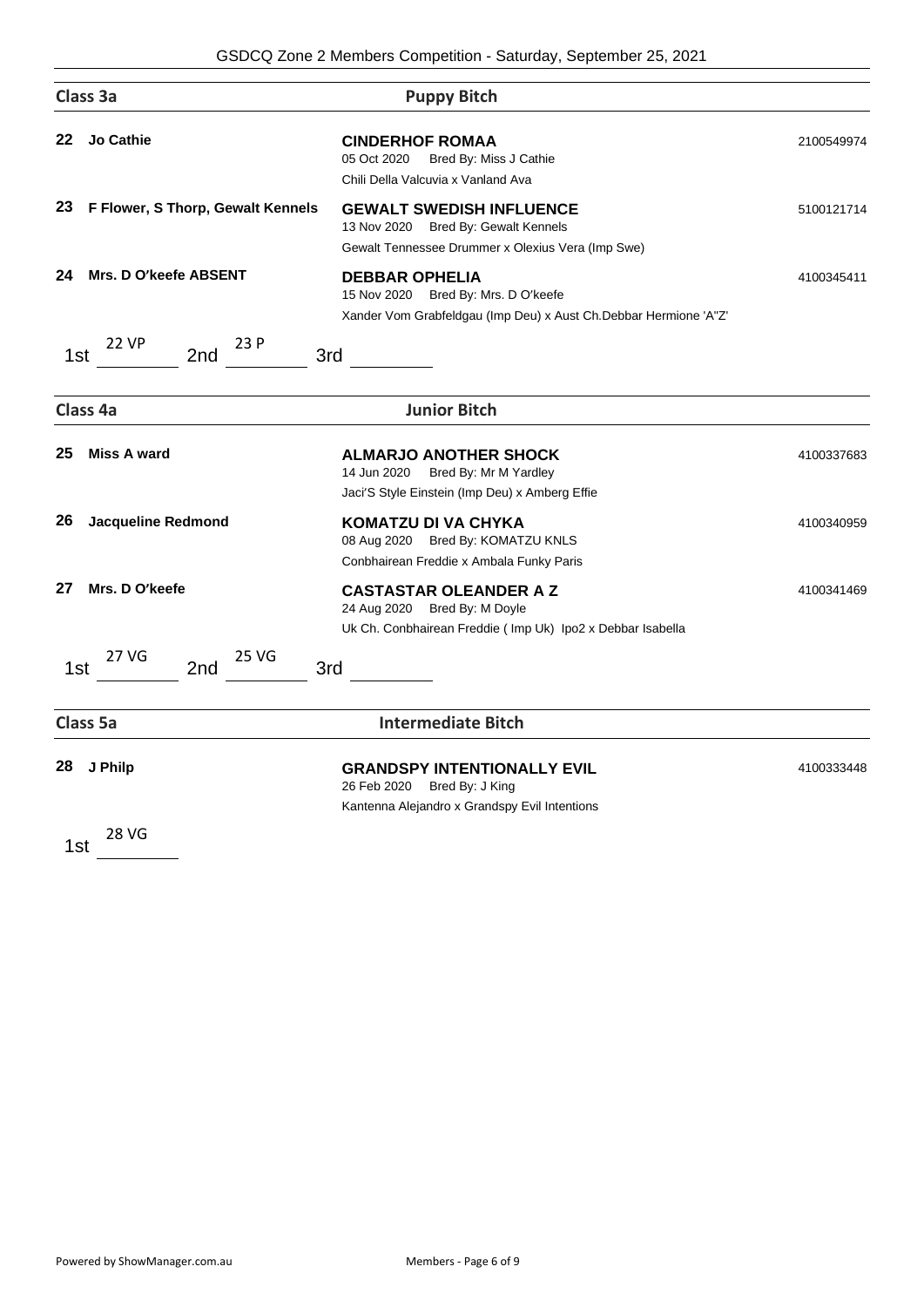|     | Class 11a                         | <b>Open Bitch</b>                                                                                                                               |            |
|-----|-----------------------------------|-------------------------------------------------------------------------------------------------------------------------------------------------|------------|
| 29  | <b>Jacqueline Redmond</b>         | <b>AMBALA PLAYBOY BUNNY</b><br>18 Nov 2014<br>Bred By: ambala kennels<br>Xaro Von Der Plassenburg Imp Deu x Ambala Funky Miss Ht                | 2100417897 |
| 30  | Mr K and Mrs S Maresh ABSENT      | *CH. RHOSYN TWYSTED SECRET A Z<br>08 Jun 2016<br>Bred By: S and C Collins<br>Callie Vom Westervenn (Imp Deu) x Rhosyn Dangerous Affair          | 5100094210 |
| 31  | Mrs. D O'keefe                    | *DEBBAR ISABELLA 'A"Z'<br>Bred By: Mrs. D Okeefe<br>02 Nov 2017<br>Ch. Castastar Eragon x Debbar Dj Vu                                          | 4100298742 |
| 32  | <b>Mr M Yardley</b>               | <b>AMBERG EFFIE A'Z' BSC</b><br>24 Apr 2018<br>Bred By: Mrs L Baker<br>Djambo Vom Fichtenschlag (Imp Deu) x Amberg Yuli                         | 2100496627 |
| 33  | <b>Jacqueline Redmond</b>         | <b>KOMATZU BACK IN BARACK</b><br>02 Jan 2019<br>Bred By: Mrs. Jackie Redmond<br>Bossface Barack x Ambala Playboy Bunny                          | 4100315537 |
| 34  | S & B Hurley                      | <b>KOMATZU BURLESQUE A Z BSCL</b><br>02 Jan 2019<br>Bred By: Komatzu Kennels<br>Bossface Barack x Ambala Playboy Bunny                          | 4100315538 |
| 35  | Gillies, P & J 6 <sup>TH</sup> VG | ASKUWHETEAU KNICKKNACK AZ BSCL EXC<br>18 Jun 2019<br>Bred By: Gillies, P & J<br>Djambo Vom Fichtenshlag x Ch. Emjesta Pretty Prowler A'z Bscl 1 | 4100323926 |
| 1st | 31 FX<br>34 EX<br>2nd             | 29 EX<br>33 EX<br>32 FX<br>3rd<br>5th<br>4th                                                                                                    |            |



|     | Class 1                   | <b>Baby Puppy Dog</b>                                                                                           |            |
|-----|---------------------------|-----------------------------------------------------------------------------------------------------------------|------------|
| 36  | <b>Jacqueline Redmond</b> | <b>KOMATZU FUNKY MERLIN</b><br>Bred By: Jacqueline Redmond<br>27 Apr 2021                                       | 4100355693 |
| 37  | Mrs. D O'keefe ABSENT     | Macho Vom Lamorak Imp Due x Komatzu Back In Barack                                                              |            |
|     |                           | <b>DEBBAR QUALL</b><br>09 May 2021 Bred By: Mrs. Debra Okeefe<br>*Chili Della Valcuvia x *Debbar Isabella 'A"Z' | 4100354391 |
| 38  | <b>Rod Vernon</b>         | <b>ABELARA GOLD GURU</b><br>26 May 2021 Bred By: R J Vernon                                                     | 4100356792 |
| 1st | 38 VP<br>36 VP<br>2nd     | Freestein Black Peppa x Abelara Ambitious Huss<br>3rd                                                           |            |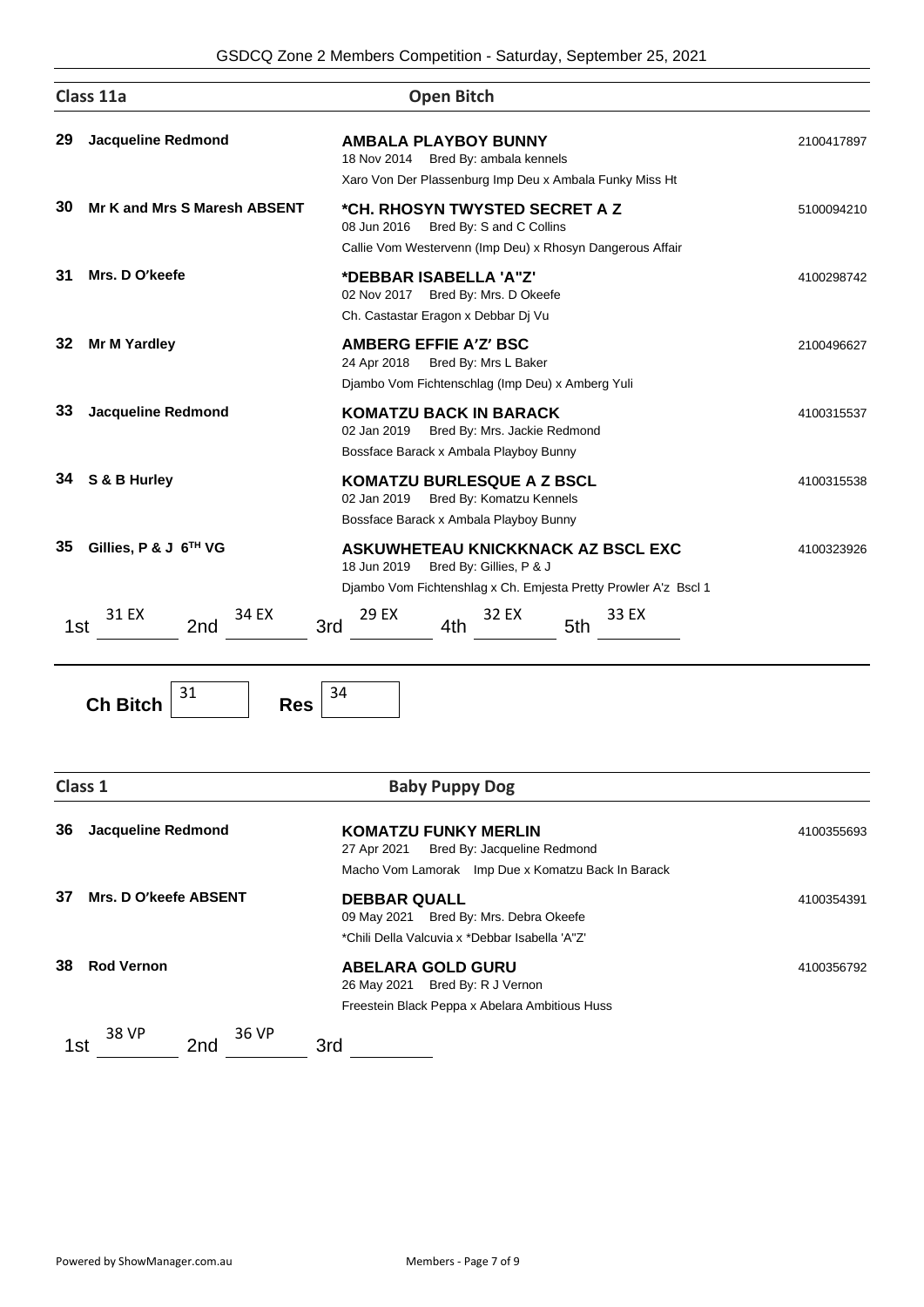| Class <sub>2</sub>                                           | <b>Minor Puppy Dog</b>                                                                                                                                                                                         |            |
|--------------------------------------------------------------|----------------------------------------------------------------------------------------------------------------------------------------------------------------------------------------------------------------|------------|
| 39<br>K&R Knuckey, J Cathie & K Zimmerle FREINHAUF PREDAATOR | Bred By: K, R & C Knuckey<br>21 Feb 2021<br>*Chili Della Valcuvia A Z x *Freinhauf Havoc A Z                                                                                                                   | 6100128636 |
| 39 VP<br>1st                                                 |                                                                                                                                                                                                                |            |
| Class <sub>5</sub>                                           | <b>Intermediate Dog</b>                                                                                                                                                                                        |            |
| 40<br><b>Al Drinkwater</b>                                   | <b>CH.*ASTASIA PACCO AZ</b><br>20 Apr 2019<br>Bred By: Mrs B & Mr P Hersant<br>*Conbhairean Karlos A Nn Ed Normal Ipo2 H-Neg (Imp Uk) x *Astasia Gamba Az                                                      | 4100321048 |
| F Flower, K & S Maresh<br>41                                 | <b>INEFFABLE BOILINPOINT A Z</b><br>Bred By: Mr. K and S Maresh<br>01 Oct 2019<br>Calle Vom Westervenn x *Ch. Rhosyn New Plaything A Z Bscl.1                                                                  | 4100327371 |
| 40 VG<br>41 VG<br>2nd<br>1st                                 |                                                                                                                                                                                                                |            |
| Class 11                                                     | <b>Open Dog</b>                                                                                                                                                                                                |            |
| Kylie Zimmerle ABSENT<br>42                                  | <b>CASTASTAR GRINGO "A""Z"</b><br>28 Dec 2016 Bred By: Mandy Doyle<br>Toby Von Der Plassenburg x Castastar Alexi                                                                                               | 4100285015 |
| 43<br>D.R. & M.L. Reidy                                      | <b>KANTENNA FINAL ENCORE</b><br>06 May 2018 Bred By: D.& S Ballantyne<br>Ch Calle Vom Westervenn Az Cls 1 x Kantenna So What Az Bscl 1                                                                         | 4100307006 |
| 43 EX<br>2nd<br>1st                                          |                                                                                                                                                                                                                |            |
| 43<br>Ch Dog<br><b>Res</b>                                   | 40                                                                                                                                                                                                             |            |
| Class 18a                                                    | <b>Neuter Bitch</b>                                                                                                                                                                                            |            |
| <b>Irene Hayton ABSENT</b><br>44                             | <b>CH. NEUT. CH. KUIRAU BLACK CAVIAR ET</b><br>22 Feb 2012 Bred By: PG, DJ & J Murray                                                                                                                          | 2100356227 |
| 45<br><b>Mrs Meredith Nelson</b>                             | Ts Grand Ch. Fakir Vom Heinrichplatz Aed Schh3 Bscl.1 (Imp.Gmy) x Kuirau Wild Rose Az<br>Bscl.1<br>NEUT CH LAGUARDIA HEART OF A HERO CCD CD RE<br><b>HT TD</b><br>29 Nov 2016 Bred By: Irene and Judith Hayton | 4100282832 |
| <b>Mrs A M Cunningham</b><br>46                              | Aust Supreme Ch Freevale Skylark "A" "Z" Et Bscl1 x Aust Ch Winola Yasmin "A" "Z"<br><b>NEUTER CH LAGUARDIA HEART OF A GODDESS</b><br>RN,TD,PT<br>29 Nov 2016 Bred By: Miss J and Miss I Hayton                | 4100282233 |
| 46<br>45<br>2 <sub>nd</sub><br>1st                           | Supreme Ch Freevale Skylark Et x Ch Winola Yasmin<br>3rd                                                                                                                                                       |            |
| <b>Neuter Bitch</b>                                          | <b>Res</b>                                                                                                                                                                                                     |            |